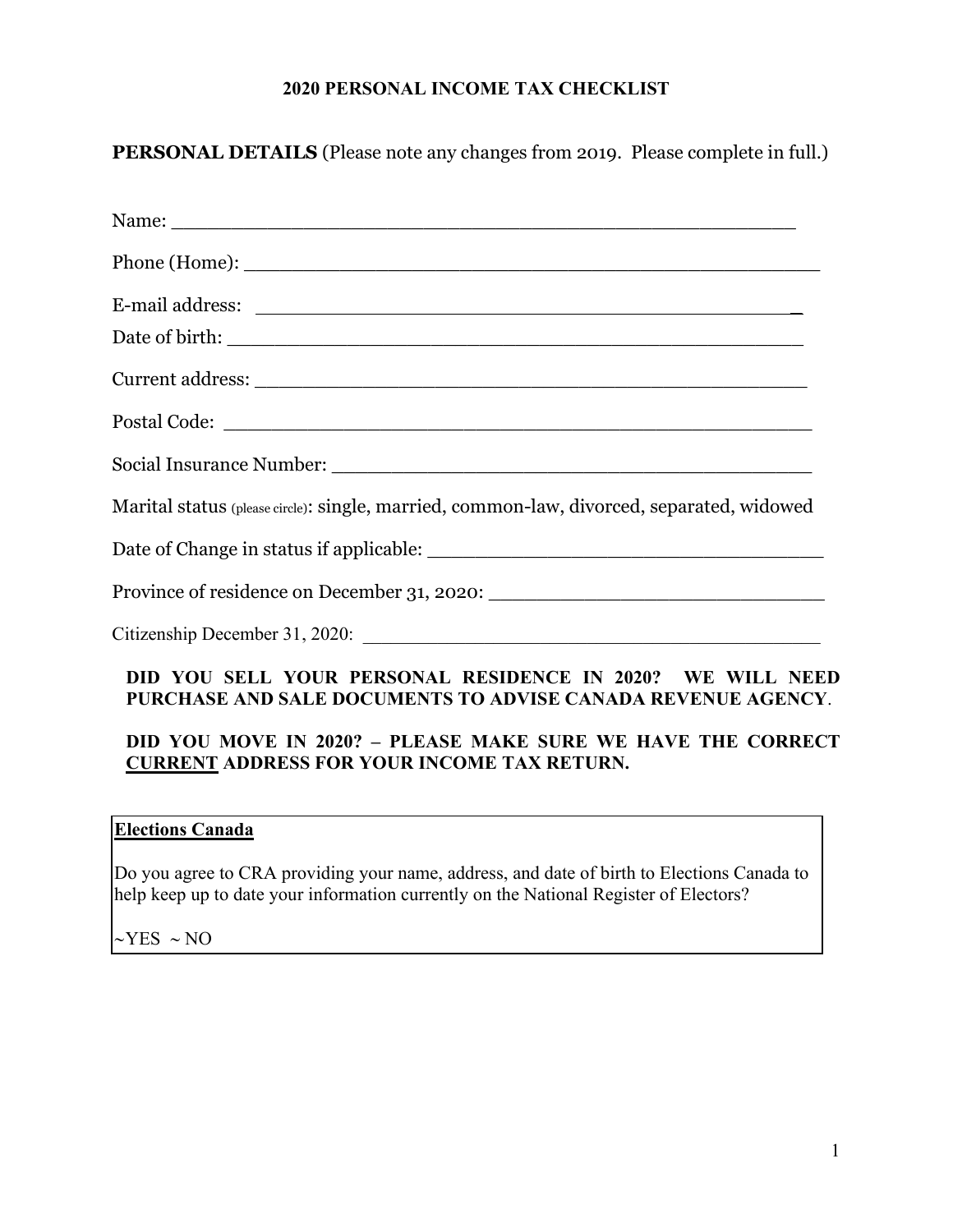# **Foreign Property Reporting**

Did you own or hold foreign property at any time in 2020 with a total cost of more than CAD \$100,000? If yes, please provide details. You will be required to file Form T1135.

 $\sim$ YES  $\sim$  NO Details of **foreign property owned** at any time in 2020 including cash, stocks, trusts, partnerships, real estate.

1. List of **dependants** including their income and birth dates. If your spouse's or children's return are not completed by our firm, please provide details of their income, line 236 of their income tax return.

### 2. All **information slips** such as;

T3 - investment income/trust/mutual funds T4/T4A - employment income T4A (OAS)- old age security T4A (P)- pension income T5 - investment income T4E - employment insurance benefits T5007 - Workers compensation benefits T5008 – share sales T4RSP/T4RIF - withdrawals from RRSP or RRIF T5013 – partnerships T2200- declaration of conditions of employment TL11A- university out of country T2202- tuition fees credit T10- pension adjustment reversal

If the slip is not available, please request information or provide an estimate

### 3. **Copy of 2020 tax assessment notices stating your RRSP limit.**

- 4. Details of all **other income** for which no T slips have been issued such as;
	- business income (Schedule A)
	- partnership income
	- $<$  rental income
	- alimony, separation allowances, child maintenance
	- professional fees
	- director fees
	- scholarships, fellowships, bursaries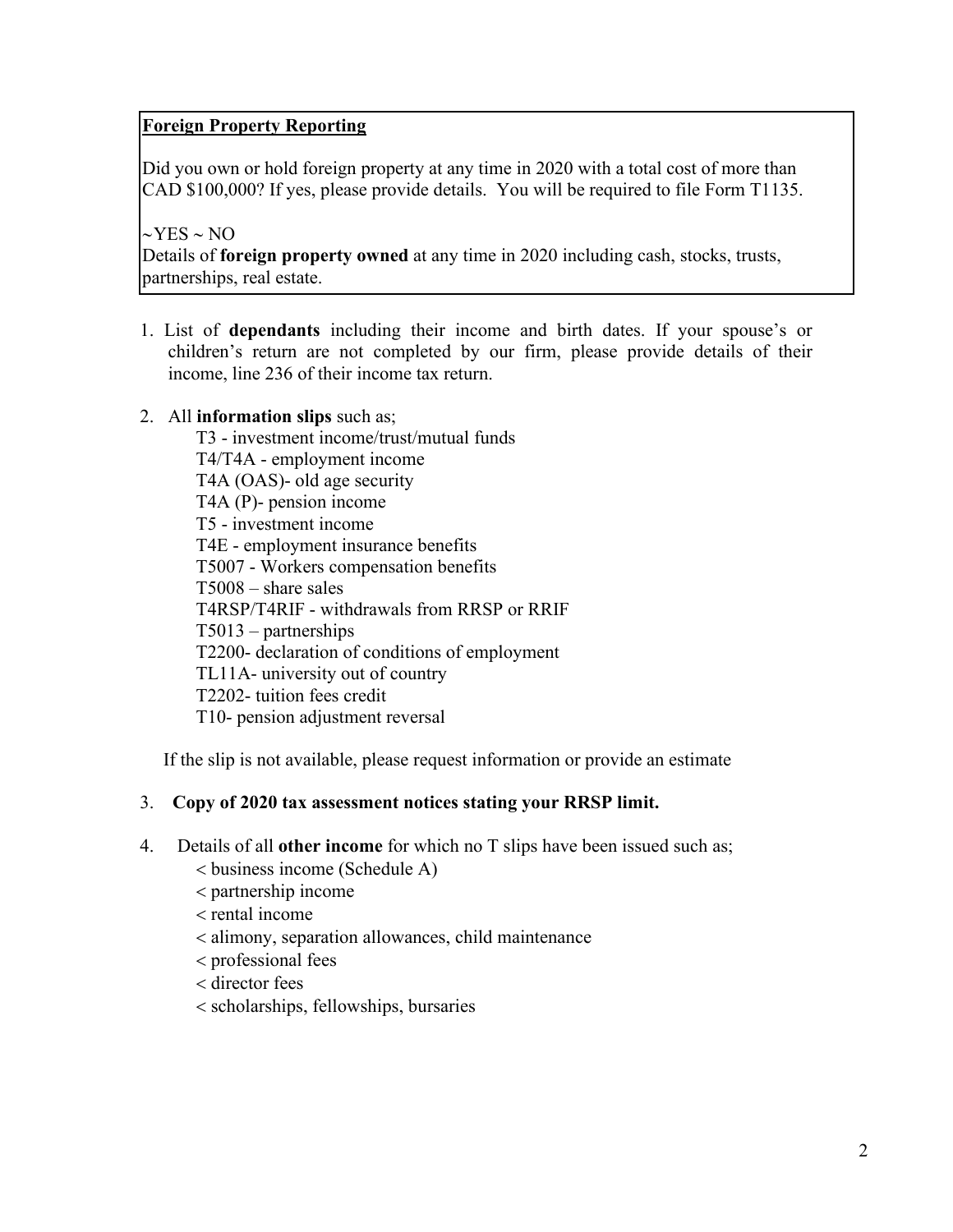- 5. Details of **other expenses** such as;
	- employment related expenses provide form T2200 "Declaration of Conditions of Employment (Complete Schedule A if required)

 business and employment purchases like vehicles, supplies etc. (attached Schedules A & B)

- office in home (attached Schedule B)
- interest on money borrowed to earn income

investment counsel fees

- moving expenses (moves greater than 40km closer to employment) plus receipts
- child care receipts, which include the name, address and SIN of the recipient.
- alimony, separation allowances, child maintenance
- accounting fees
- pension plan contributions
- clergy residence deduction information including form T1223
- tools acquired by apprentice vehicle mechanics
- adoption related expenses
- educator receipts if you are a qualified teacher
- bus pass receipts (seniors only)
- digital news subscription receipts
- 6. GST/HST Registrants

Please provide copies of your GST/HST returns filed, or if your GST/HST returns are prepared by Paterson & Company, please provide us the forms required to submit on your behalf as well as details on installment payments.

7. Details of **other investments** such as;

real estate or rental income summaries

 $\alpha$  < oil and gas investments including financial statements

- 8. Details and **receipts** for:
	- Registered Retirements Savings Plan (RRSP) contributions
	- professional dues
	- tuition fees, forms T2202 (Cdn. University), TL11A (Out of Country University)
	- $\epsilon$  charitable donations
	- medical expenses (including medical related travel expenses) Insurance claims, dental statements if any

 Medical expense relating to amounts paid for the purpose of conceiving a child (you can go back 10 years if not claimed in previous year (T1 adjustment)

political contributions

- 9. Details of **capital gains and losses** realized in 2020 (activity summary for each month and each brokerage account) or T5008 slip.
- 10. Details of the number of days worked from home during the year if claiming the simplified approach for home office expenses. If claiming the detail approach a T2200 will be required along with receipts for all eligible items